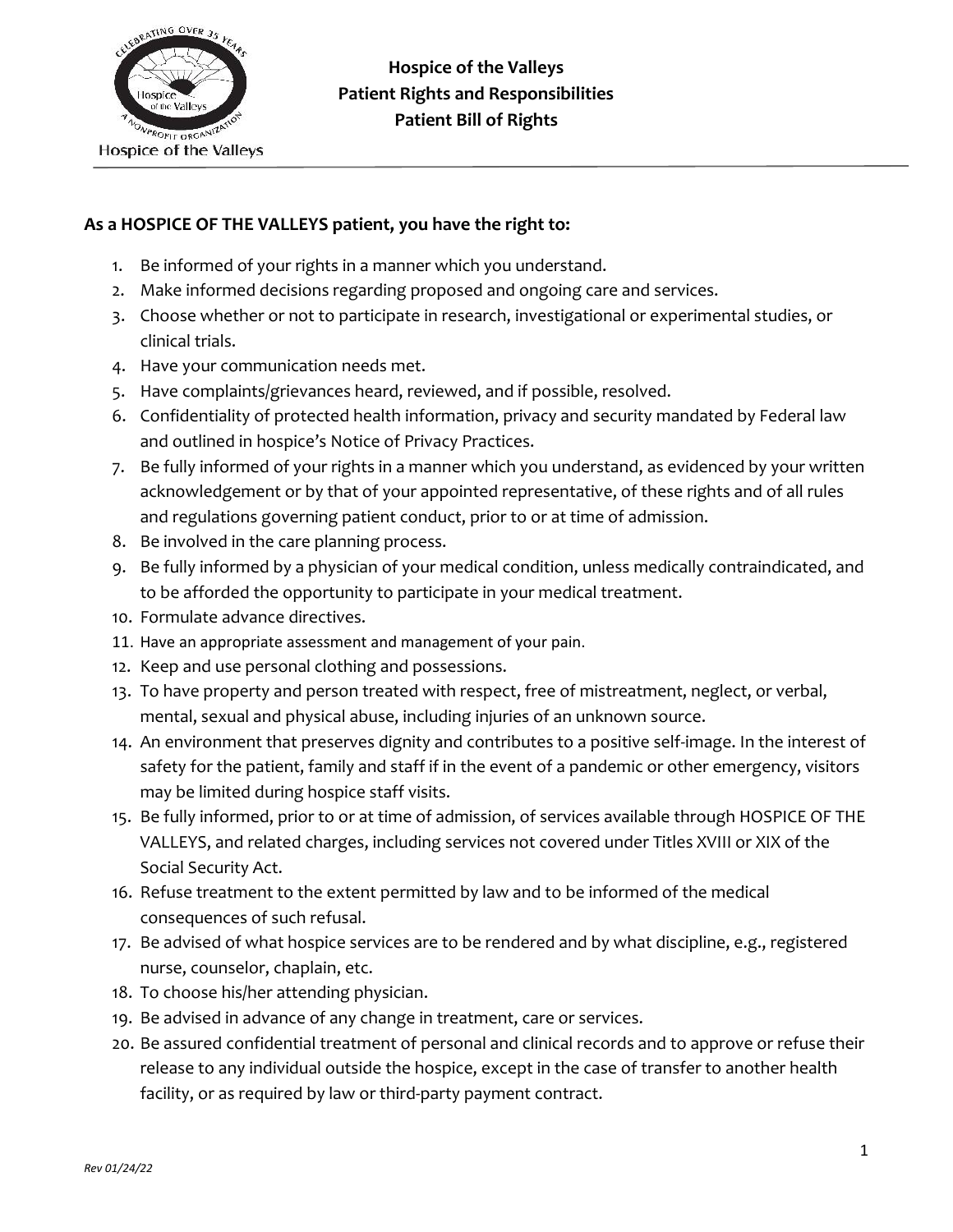

# **Hospice of the Valleys Patient Rights and Responsibilities Patient Bill of Rights**

- 21. Be treated with consideration, respect, and full recognition of dignity and individuality, including privacy in treatment and in care for personal needs.
- 22. Not be subjected to discrimination, exploitation, verbal, physical or sexual abuse of any kind, and not be subjected to reprisal for exercising his/her rights.
- 23. Be informed by the licensee of the provisions of the law regarding complaints and procedures for registering complaints confidentially, including, but not limited to, the address and telephone number of the local District office of the Department of Health Services and Community Health Accreditation Partner (CHAP).
- 24. Be informed of the provisions of the law pertaining to advanced directives, including but not limited to living wills, power of attorney for health care, withdrawal or withholding of treatment and/or life support.
- 25. Be assured the personnel who provide care are qualified through education and experience to carry out the services for which they are responsible.
- 26. Right to services provided without regard to race, religion, age, gender, sexual orientation, disability (mental or physical), communicable disease, or place of national origin.
- 27. Request health information in a format of their choosing. Currently Hospice of the Valleys offers paper documentation via in person delivery, mail, encrypted email, fax or DocuSign.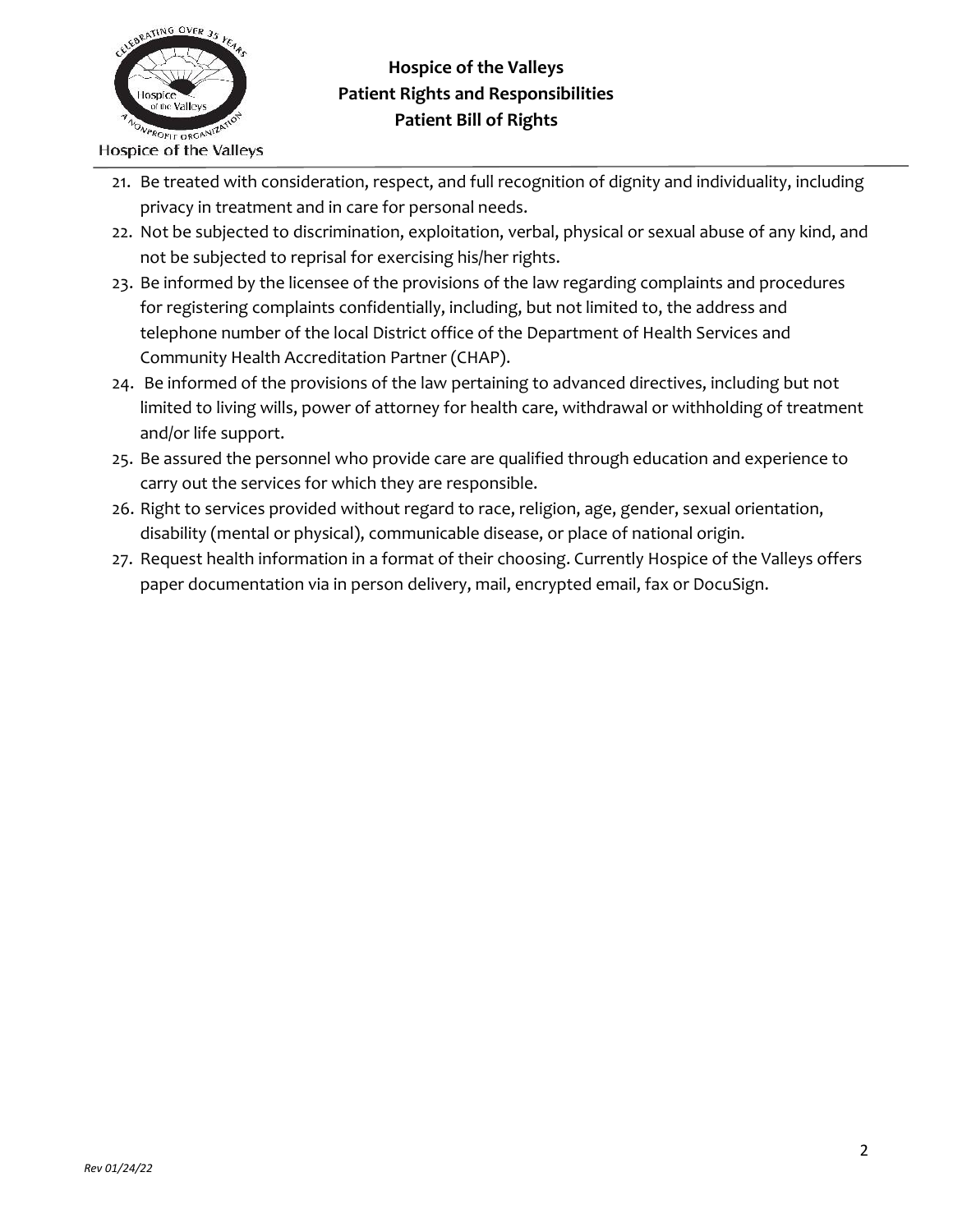

### **Patient and Caregiver Responsibilities**

## **As a HOSPICE OF THE VALLEYS patient, you and your caregivers have the responsibility to:**

- 1. Treat hospice personnel with respect and consideration in word and deed. Hospice of the Valleys will not tolerate any verbal or physical abuse of staff members.
- 2. Provide a safe home environment in which care can be given. If the patient's or staff's welfare or safety is threatened, service may be terminated.
- 3. Immediately inform hospice staff of any suspected COVID-19 (or other infectious diseases) symptoms of the patient/family including, but not limited to: fever, shortness of breath, or chest pain.
- 4. Any weapon/firearm and ammunition will be placed out of sight in a secure area.
- 5. Keep pets secured away from Hospice staff for safety and to avoid contamination of equipment/bags.
- 6. Obtain consent from your hospice staff or caregiver before audio or video recording them. Under California law, both parties (the patient and the staff or caregiver) must consent prior to being recorded.
- 7. Remain under a doctor's care while receiving hospice services.
- 8. Inform the hospice of advance directives or any changes in advance directives, and provide the hospice with a copy.
- 9. Cooperate with your primary doctor, hospice staff and caregivers by providing information, following instructions and asking questions.
- 10. Notify the hospice of address or telephone number changes or when you are unable to keep appointments.
- 11. Obtain medications, supplies and equipment ordered by your physician if they cannot be obtained or supplied by the hospice.
- 12. Sign the required consents and releases for insurance billing, and provide insurance and financial records as requested.
- 13. Accept the consequences for any refusal of treatment or choice of non-compliance.
- 14. Advise the agency of any problem or dissatisfaction with our care, without being subject to discrimination or reprisal. The Hospice shall investigate all grievances; document the existence of the complaint and findings. Findings will be communicated to the patient/family.